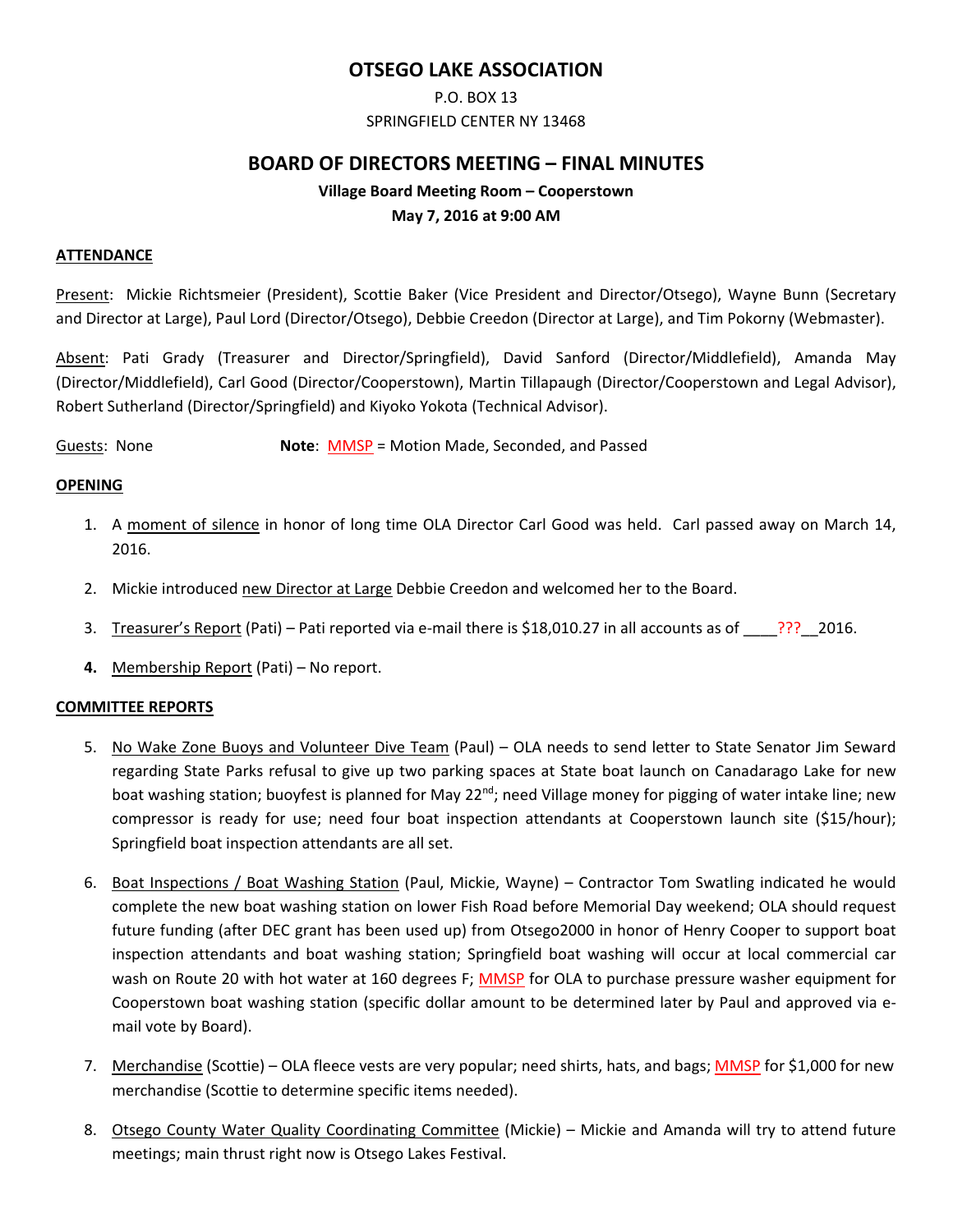- 9. Newsletter Should be published in early June; Mickie, Paul, Scottie, and Wayne will submit articles or items of interest.
- 10. Website (Tim) Everything is up to date and OK.
- 11. Coordination with Other Organizations (Board) OCCA (DEC grant successful for boat washing stations); Otsego2000 (Scottie will attend next Board meeting); OLT (new executive director); OCCA (Darla Youngs resigning as Executive Director on May 13<sup>th</sup>); Mickie thanked all OLA Board members who helped or worked at the Earth Day Festival in April.
- 12. Boat Parade (Scottie) To be held on Sunday, July 3<sup>rd</sup> at 4:00 PM (Note: later changed to  $3:00$  PM); committee will meet in June to finalize details.
- 13. Annual Meeting (Bob) To be held on Saturday, August 13<sup>th</sup> at Mohican Farm; Cindy and Will from Cooperstown Graduate Program will present "Subsistence, Commercial, and Estate Farming on the West Shore"; Paul, Kiyoko, and Tim will present updates on environmental issues; Bob will conduct tours of Mohican Farm; and silent auction.

## **OLD BUSINESS**

- 14. NYSFOLA Annual Conference (Wayne & Debbie) Attended by Paul, Tim, Debbie, and Wayne; good conference overall; Debbie and Wayne to work on "Does and Don'ts" List (as seen at conference) for lake residents and visitors; OLA to investigate cost to produce OLA Member Sign (as seen at conference) to place on member's camp or house, Wayne to contact sign shop in Burnt Hills which has made OLA signs and decals in the past.
- 15. Buzzie at Cooperstown DPW (Mickie and Paul) OLA will give Buzzie an OLA hat and tee shirt for his work on the Lakefront Park buffer strip.
- 16. New York Chapter of the American Fisheries Society (Tim) OLA received a thank you note for our donation to their recent conference held in Cooperstown.

## **NEW BUSINESS**

- 17. Rotary Spring Fling Planned for May 21<sup>st</sup> on Railroad Avenue; Rotary requested OLA sponsorship and display; Board decided perhaps in 2017; MMSP to donate OLA merchandise for silent auction (Scottie to determine merchandise).
- 18. Springfield  $4<sup>th</sup>$  of July Parade Debbie would like to have OLA march this year; will ask for volunteers in upcoming OLA newsletter.
- 19. Facebook Update Debbie would like to update OLA Facebook account; will ask for volunteer in upcoming OLA newsletter.
- 20. New Director/Cooperstown Mickie will ask Jim Horwarth if he is interested in serving on OLA Board.
- 21. Annual Election for Board of Directors and President Current Directors up for re‐election include David Sanford (Middlefield), Paul Lord (Otsego), and Bob Sutherland (Springfield); Jim Horwarth, if interested, will be nominated for Director/Cooperstown to replace Carl Good; Mickie Richtsmeier is up for re‐election as President; Student Director position, appointed by the President, is currently open.